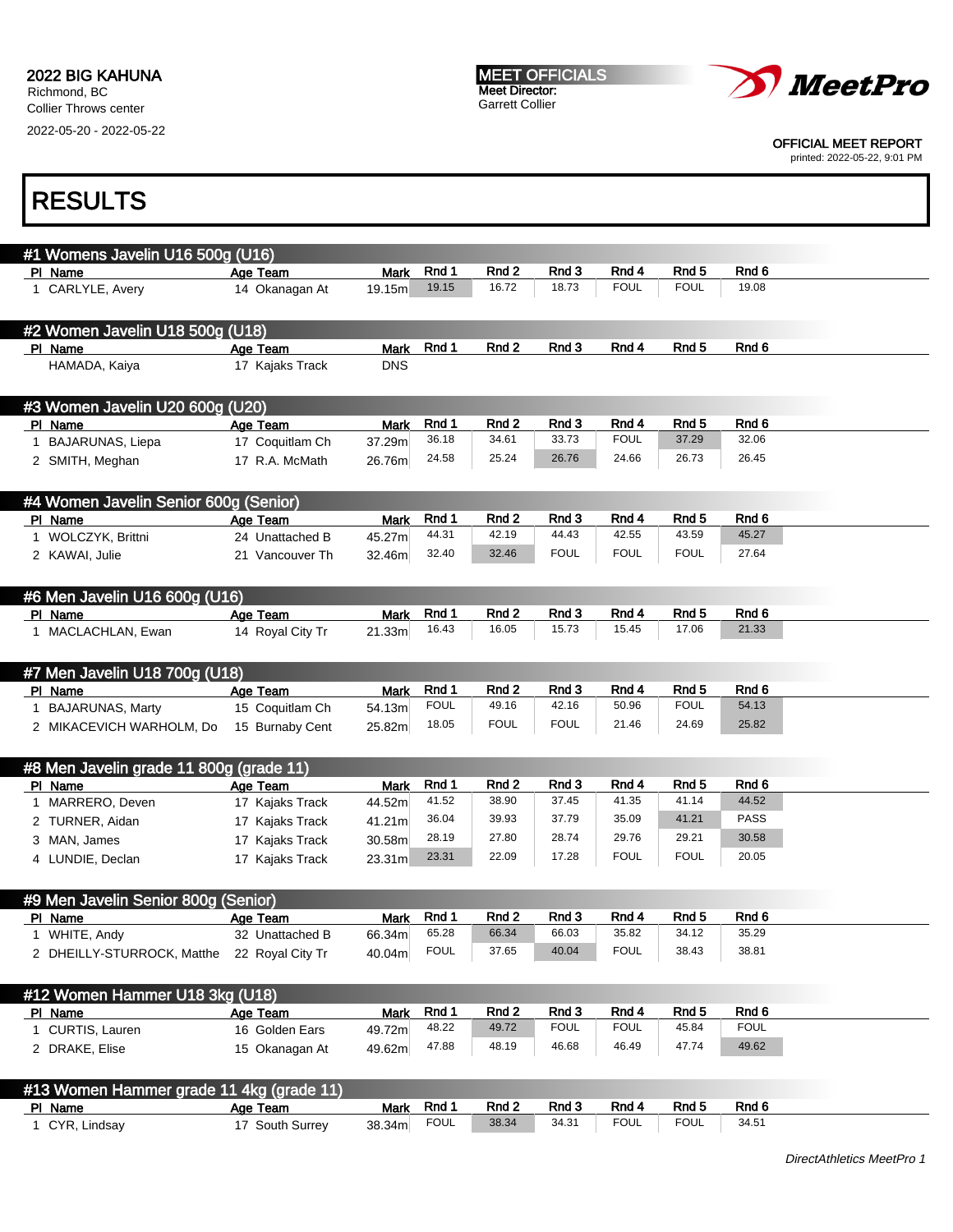MEET OFFICIALS Meet Director: Garrett Collier



OFFICIAL MEET REPORT

printed: 2022-05-22, 9:01 PM

| #14 Women Hammer senior 4kg (Senior) |                  |             |             |             |             |       |             |             |  |
|--------------------------------------|------------------|-------------|-------------|-------------|-------------|-------|-------------|-------------|--|
| PI Name                              | Age Team         | <b>Mark</b> | Rnd 1       | Rnd 2       | Rnd 3       | Rnd 4 | Rnd 5       | Rnd 6       |  |
| <b>HEINRICHS, Sam</b>                | 28 Unattached    | 47.83m      | <b>FOUL</b> | 47.83       | 47.59       | 47.31 | 46.69       | 47.14       |  |
| 2 LINIEWSKI, Zuzanna                 | 20 Royal City Tr | 46.50m      | 42.10       | 45.76       | 41.38       | 41.93 | <b>FOUL</b> | 46.50       |  |
| 3 EDACHE, Iyoma                      | 26 Vancouver Th  | 33.72m      | 33.72       | <b>FOUL</b> | <b>FOUL</b> | 31.88 | <b>FOUL</b> | <b>FOUL</b> |  |
|                                      |                  |             |             |             |             |       |             |             |  |
| #16 Men Hammer U16 4kg (U16)         |                  |             |             |             |             |       |             |             |  |

| $\mu$ to monitorum the control of $\alpha$ |                  |             |       |                  |             |             |             |             |
|--------------------------------------------|------------------|-------------|-------|------------------|-------------|-------------|-------------|-------------|
| PI Name                                    | Age Team         | <b>Mark</b> | Rnd 1 | Rnd <sub>2</sub> | Rnd 3       | Rnd 4       | Rnd 5       | Rnd 6       |
| MAN, Lawrence                              | 14 Kajaks Track  | 54.75m      | 54.75 | <b>FOUL</b>      | <b>FOUL</b> | <b>FOUL</b> | <b>FOUL</b> | <b>FOUL</b> |
| 2 LONGLEY, Chase                           | 13 Kajaks Track  | 53.34m      | 53.34 | 47.71            | <b>FOUL</b> | <b>FOUL</b> | 38.24       | 46.15       |
| 3 MACLACHLAN, Ewan                         | 14 Royal City Tr | 24.08m      | 24.08 | 16.61            | <b>FOUL</b> | 21.72       | <b>FOUL</b> | <b>FOUL</b> |

| #17 Men hammer U18 5kg (U18)           |          |        |             |       |             |       |       |       |  |
|----------------------------------------|----------|--------|-------------|-------|-------------|-------|-------|-------|--|
| PI Name                                | Age Team | Mark   | Rnd 1       | Rnd 2 | Rnd 3       | Rnd 4 | Rnd 5 | Rnd 6 |  |
| MIKACEVICH WARHOLM, Do 15 Burnaby Cent |          | 20.46m | <b>FOUL</b> | 20.46 | <b>FOUL</b> | 17.03 | 19.88 | 18.14 |  |

| #18 Men hammer U20 6 $kg$ (U20) |                     |             |             |             |             |             |             |             |
|---------------------------------|---------------------|-------------|-------------|-------------|-------------|-------------|-------------|-------------|
| PI Name                         | Age Team            | <b>Mark</b> | Rnd 1       | Rnd 2       | Rnd 3       | Rnd 4       | Rnd 5       | Rnd 6       |
| ULIANA, Matthew                 | 17 Kajaks Track     | 63.44m      | <b>FOUL</b> | <b>FOUL</b> | <b>FOUL</b> | 50.65       | 63.44       | <b>FOUL</b> |
| 2 ZABIHI, Kian                  | 17 Kamloops Tra     | 62.61m      | 61.39       | <b>FOUL</b> | <b>FOUL</b> | 62.61       | <b>FOUL</b> | <b>FOUL</b> |
| 3 LONGLEY, Ethan                | 17 Kajaks Track     | 48.59m      | 48.59       | <b>FOUL</b> | <b>FOUL</b> | <b>FOUL</b> | <b>FOUL</b> | <b>FOUL</b> |
| 4 AULAKH, Gurtaj                | Valley Royals<br>17 | 48.26m      | 46.34       | <b>FOUL</b> | <b>FOUL</b> | <b>FOUL</b> | <b>FOUL</b> | 48.26       |
| 5 TRUSTHAM, Jackson             | Valley Royals<br>17 | 43.34m      | 43.34       | <b>FOUL</b> | <b>FOUL</b> | 40.37       | <b>FOUL</b> | <b>FOUL</b> |

| #19 Men Hammer senior 7.26kg (Senior) |                  |        |             |       |       |       |       |       |  |
|---------------------------------------|------------------|--------|-------------|-------|-------|-------|-------|-------|--|
| PI Name                               | Age Team         | Mark   | Rnd ·       | Rnd 2 | Rnd 3 | Rnd 4 | Rnd 5 | Rnd 6 |  |
| DHEILLY-STURROCK, Matthe              | 22 Royal City Tr | 41.16m | <b>FOUL</b> | 37.73 | 41.16 | ™OUL  | PASS  | PASS  |  |

| #21 Girls hammer JD 13 3 kg (JD 13) |                 |        |       |       |       |       |       |       |  |
|-------------------------------------|-----------------|--------|-------|-------|-------|-------|-------|-------|--|
| PI Name                             | Age Team        | Mark   | Rnd 1 | Rnd 2 | Rnd 3 | Rnd 4 | Rnd 5 | Rnd 6 |  |
| STEVENS, Tatvanna                   | 13 Vancouver Th | 25.40m | 23.00 | 25.40 | 23.43 |       |       |       |  |

| #22 Women hammer masters 40-49 4 kg (Master 40 - 49) |                |        |       |             |             |       |             |       |  |
|------------------------------------------------------|----------------|--------|-------|-------------|-------------|-------|-------------|-------|--|
| PI Name                                              | Age Team       | Mark   | Rnd 1 | Rnd 2       | Rnd 3       | Rnd 4 | Rnd 5       | Rnd 6 |  |
| <b>CARLOS, Nicole</b>                                | 48 Okanagan At | 38.10m | 36.19 | <b>FOUL</b> | <b>FOUL</b> | 38.10 | <b>FOUL</b> | 37.37 |  |

| #24 Boys Hammer JD 13 3 kg (JD 13) |                 |             |             |             |       |       |       |       |  |
|------------------------------------|-----------------|-------------|-------------|-------------|-------|-------|-------|-------|--|
| PI Name                            | Age Team        | <b>Mark</b> | Rnd 1       | Rnd 2       | Rnd 3 | Rnd 4 | Rnd 5 | Rnd 6 |  |
| <b>GABRI, Gursher</b>              | 12 Unattached B | 46.25m      | <b>FOUL</b> | <b>FOUL</b> | 46.25 |       |       |       |  |
| LEXIER. Colton                     | 13 Kaiaks Track | 17.22ml     | <b>FOUL</b> | 13.79       | 17.22 |       |       |       |  |

| #25 Men hammer masters 70-79 4kg (Masters 70-79) |               |        |             |             |             |       |             |       |  |
|--------------------------------------------------|---------------|--------|-------------|-------------|-------------|-------|-------------|-------|--|
| PI Name                                          | Age Team      | Mark   | Rnd 1       | Rnd 2       | Rnd 3       | Rnd 4 | Rnd 5       | Rnd 6 |  |
| ESSEX, Alan                                      | 70 Greyhounds | 31.78m | <b>FOUL</b> | 31.36       | 30.61       | 30.99 | 28.66       | 31.78 |  |
| 2 SANDHU, Hardev                                 | 73 Greyhounds | 30.68m | 30.68       | <b>FOUL</b> | <b>FOUL</b> | 28.80 | <b>FOUL</b> | 28.82 |  |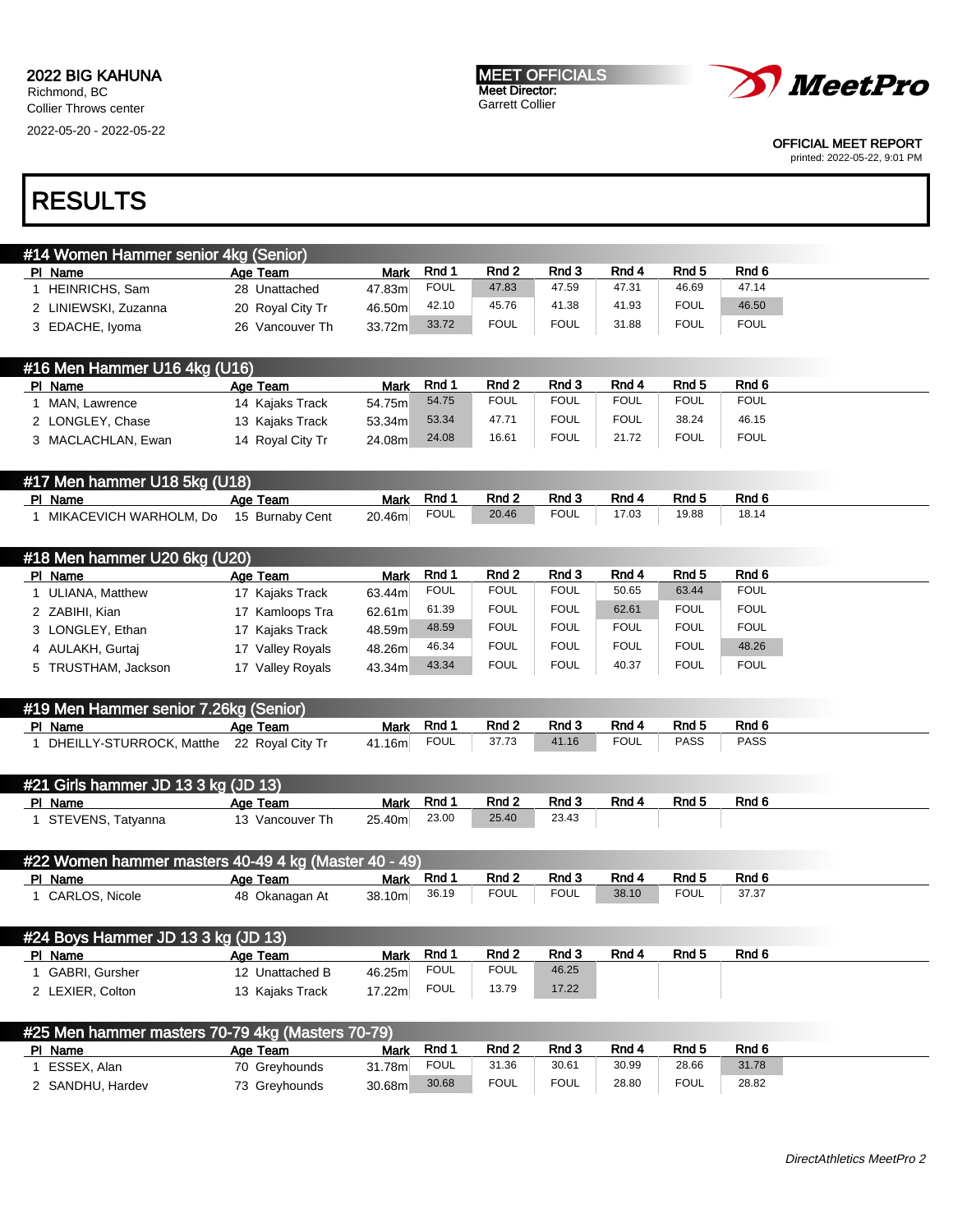2022-05-20 - 2022-05-22



OFFICIAL MEET REPORT

printed: 2022-05-22, 9:01 PM

# RESULTS

| #26 girls shot put JD9 2 kg (JD 9)                    |                 |                   |             |                  |               |             |                  |                  |
|-------------------------------------------------------|-----------------|-------------------|-------------|------------------|---------------|-------------|------------------|------------------|
| PI Name                                               | Age Team        | <b>Mark</b>       | Rnd 1       | Rnd 2            | Rnd 3         | Rnd 4       | Rnd <sub>5</sub> | Rnd 6            |
| 1 VALL, Sahara                                        | 8 Kajaks Track  | 3.81 <sub>m</sub> | 2.53        | 3.81             | 3.74          |             |                  |                  |
|                                                       |                 |                   |             |                  |               |             |                  |                  |
| #28 Girls shot put JD11 2 kg (JD 11)                  |                 |                   |             |                  |               |             |                  |                  |
| PI Name                                               | Age Team        | <b>Mark</b>       | Rnd 1       | Rnd 2            | Rnd 3         | Rnd 4       | Rnd <sub>5</sub> | Rnd 6            |
| 1 GABRI, Anhad                                        | 10 Unattached B | 8.14m             | 8.14        | 7.94             | 7.58          |             |                  |                  |
|                                                       |                 |                   |             |                  |               |             |                  |                  |
|                                                       |                 |                   |             |                  |               |             |                  |                  |
| #30 Girls shotput JD13 3 kg (JD 13)                   |                 |                   |             |                  |               |             |                  |                  |
| PI Name                                               | Age Team        | <b>Mark</b>       | Rnd 1       | Rnd 2            | Rnd 3         | Rnd 4       | Rnd <sub>5</sub> | Rnd 6            |
| 1 STEVENS, Tatyanna                                   | 13 Vancouver Th | 8.40m             | 7.46        | 8.40             | 8.20          |             |                  |                  |
| 2 KAY, Danielle                                       | 13 Unattached   | 6.96 <sub>m</sub> | 6.96        | 6.79             | <b>FOUL</b>   |             |                  |                  |
| 3 CHAN, Chloe                                         | 12 Kajaks Track | 5.48m             | 5.36        | 5.44             | 5.48          |             |                  |                  |
|                                                       |                 |                   |             |                  |               |             |                  |                  |
| #31 Women shot put masters 40-49 4kg (Master 40 - 49) |                 |                   |             |                  |               |             |                  |                  |
| PI Name                                               | Age Team        | <b>Mark</b>       | Rnd 1       | Rnd <sub>2</sub> | Rnd 3         | Rnd 4       | Rnd 5            | Rnd 6            |
| 1 CARLOS, Nicole                                      | 48 Okanagan At  | 9.10 <sub>m</sub> | 9.10        | 8.68             | 8.77          | 8.34        | 9.10             | 8.78             |
|                                                       |                 |                   |             |                  |               |             |                  |                  |
|                                                       |                 |                   |             |                  |               |             |                  |                  |
| #32 Boys shotput JD9 2 kg (JD 9)                      |                 |                   |             |                  |               |             |                  |                  |
| PI Name                                               | Age Team        | <b>Mark</b>       | Rnd 1       | Rnd 2<br>3.59    | Rnd 3<br>4.17 | Rnd 4       | Rnd 5            | Rnd 6            |
| 1 THOMSON, Kayden                                     | 9 Kajaks Track  | 4.46m             | 4.46        |                  |               |             |                  |                  |
|                                                       |                 |                   |             |                  |               |             |                  |                  |
| #33 Boys shotput JD10 2 kg (JD 10)                    |                 |                   |             |                  |               |             |                  |                  |
| PI Name                                               | Age Team        | <b>Mark</b>       | Rnd 1       | Rnd 2            | Rnd 3         | Rnd 4       | Rnd <sub>5</sub> | Rnd 6            |
| 1 LIU, Tyler                                          | 10 Kajaks Track | 5.04 <sub>m</sub> | <b>FOUL</b> | 5.04             | 5.04          |             |                  |                  |
|                                                       |                 |                   |             |                  |               |             |                  |                  |
| #35 Boys shotput JD 12 3 kg (JD 12)                   |                 |                   |             |                  |               |             |                  |                  |
| PI Name                                               | Age Team        | <b>Mark</b>       | Rnd 1       | Rnd 2            | Rnd 3         | Rnd 4       | Rnd 5            | Rnd <sub>6</sub> |
| 1 GRAFF, Kingsley                                     | 11 Kajaks Track | 3.90m             | <b>FOUL</b> | 3.90             | <b>FOUL</b>   |             |                  |                  |
|                                                       |                 |                   |             |                  |               |             |                  |                  |
|                                                       |                 |                   |             |                  |               |             |                  |                  |
| #36 Boys shotput JD 13 3kg (JD 13)                    |                 |                   |             |                  |               |             |                  |                  |
| PI Name                                               | Age Team        | <b>Mark</b>       | Rnd 1       | Rnd 2<br>13.44   | Rnd 3         | Rnd 4       | Rnd <sub>5</sub> | Rnd 6            |
| 1 GABRI, Gursher                                      | 12 Unattached B | 13.44m            | 12.81       |                  | 12.86         |             |                  |                  |
|                                                       |                 |                   |             |                  |               |             |                  |                  |
| #37 Men shotput masters 40-49 7.26kg (Master 40 - 49) |                 |                   |             |                  |               |             |                  |                  |
| PI Name                                               | Age Team        | Mark              | Rnd 1       | Rnd 2            | Rnd 3         | Rnd 4       | Rnd <sub>5</sub> | Rnd 6            |
| 1 VANNINI, Phillip                                    | 47 Nanaimo & Di | 11.61m            | 11.38       | 11.61            | 11.43         | 10.89       | 10.99            | <b>FOUL</b>      |
|                                                       |                 |                   |             |                  |               |             |                  |                  |
| #38 Women shotput U16 3kg (U16)                       |                 |                   |             |                  |               |             |                  |                  |
| PI Name                                               | Age Team        | <b>Mark</b>       | Rnd 1       | Rnd 2            | Rnd 3         | Rnd 4       | Rnd 5            | Rnd 6            |
| 1 FRANKE, Natalie                                     | 14 Kajaks Track | 11.20m            | 10.26       | 9.84             | 11.20         | 11.17       | 10.83            | <b>FOUL</b>      |
|                                                       |                 |                   | 7.90        | 8.79             | 7.64          | <b>FOUL</b> | 7.81             | 8.01             |
| 2 SOROKOVSKY, Eleina                                  | 15 Langley Must | 8.79m             |             |                  |               |             |                  |                  |
|                                                       |                 |                   |             |                  |               |             |                  |                  |
| #39 Women Shotput U18 3 kg (U18)                      |                 |                   |             |                  |               |             |                  |                  |
| PI Name                                               | Age Team        | <b>Mark</b>       | Rnd 1       | Rnd 2            | Rnd 3         | Rnd 4       | Rnd 5            | Rnd 6            |
| 1 YOUNG, Payton                                       | 15 Coquitlam Ch | 11.86m            | 10.77       | 11.19            | <b>FOUL</b>   | 11.09       | 11.86            | 11.11            |

2 DRAKE, Serenna 17 Nanaimo & Di 11.59m 11.13 10.46 11.06 11.06 11.59 10.14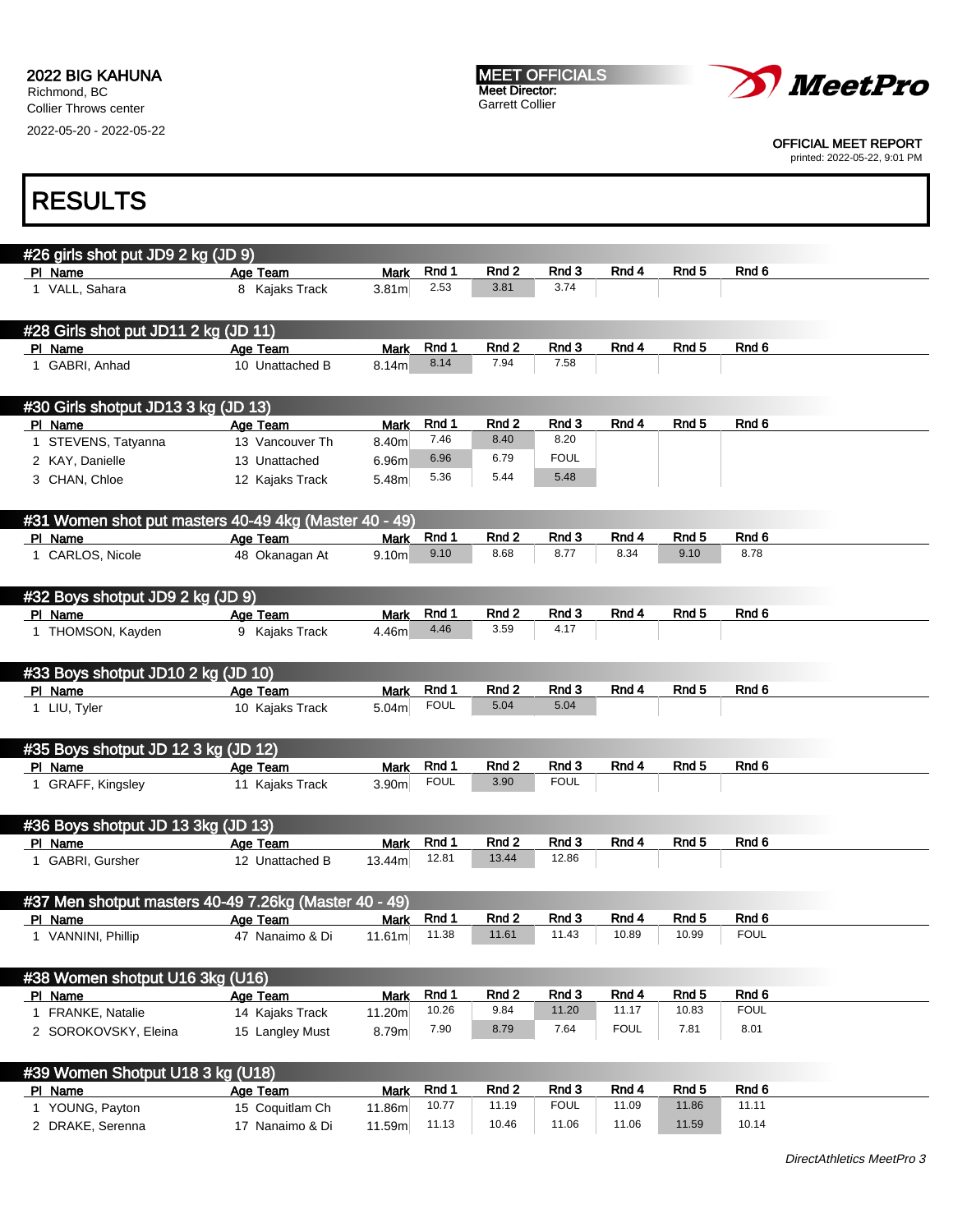MEET OFFICIALS Meet Director: Garrett Collier



OFFICIAL MEET REPORT

printed: 2022-05-22, 9:01 PM

| #39 Women Shotput U18 3 kg (U18) (cont'd)                                                                                                                                  |                  |                   |                |                  |                |             |                  |                  |
|----------------------------------------------------------------------------------------------------------------------------------------------------------------------------|------------------|-------------------|----------------|------------------|----------------|-------------|------------------|------------------|
| PI Name                                                                                                                                                                    | Age Team         | <b>Mark</b>       | Rnd 1          | Rnd 2            | Rnd 3          | Rnd 4       | Rnd 5            | Rnd 6            |
| 3 DRAKE, Elise                                                                                                                                                             | 15 Okanagan At   | 11.20m            | 10.63          | 11.20            | 10.77          | 10.91       | <b>FOUL</b>      | 10.58            |
|                                                                                                                                                                            | 17 Nanaimo & Di  |                   | 8.85           | 8.96             | 8.64           | 8.22        | 9.34             | 9.24             |
| 4 PAUGH, Makenna                                                                                                                                                           |                  | 9.34 <sub>m</sub> |                |                  |                |             |                  |                  |
| #40 Women shotput grade 11 4kg (grade 11)                                                                                                                                  |                  |                   |                |                  |                |             |                  |                  |
| PI Name                                                                                                                                                                    | Age Team         | <b>Mark</b>       | Rnd 1          | Rnd 2            | Rnd 3          | Rnd 4       | Rnd 5            | Rnd 6            |
| 1 CYR, Lindsay                                                                                                                                                             | 17 South Surrey  | 9.98m             | 9.15           | 9.10             | 9.55           | 9.30        | 9.85             | 9.98             |
| #42 Men shotput U16 4kg (U16)                                                                                                                                              |                  |                   |                |                  |                |             |                  |                  |
| PI Name                                                                                                                                                                    | Age Team         | <b>Mark</b>       | Rnd 1          | Rnd 2            | Rnd 3          | Rnd 4       | Rnd <sub>5</sub> | Rnd 6            |
| 1 MACLACHLAN, Ewan                                                                                                                                                         | 14 Royal City Tr | 6.41 <sub>m</sub> | 6.41           | 6.23             | 5.87           | 5.36        | <b>FOUL</b>      | <b>FOUL</b>      |
| #43 Men shotput grade 11 6kg (grade 11)                                                                                                                                    |                  |                   |                |                  |                |             |                  |                  |
| PI Name                                                                                                                                                                    | Age Team         | <b>Mark</b>       | Rnd 1          | Rnd 2            | Rnd 3          | Rnd 4       | Rnd <sub>5</sub> | Rnd <sub>6</sub> |
| 1 TURNER, Aidan                                                                                                                                                            | 17 Kajaks Track  | 12.34m            | 11.39          | 11.63            | 12.34          | 11.13       | 11.82            | 11.74            |
| 2 LUNDIE, Declan                                                                                                                                                           | 17 Kajaks Track  | 10.00m            | 9.39           | 9.69             | 10.00          | 9.59        | 9.34             | 9.83             |
| #45 Men shotput senior 7.26kg (Senior)                                                                                                                                     |                  |                   |                |                  |                |             |                  |                  |
| PI Name                                                                                                                                                                    | Age Team         | Mark              | Rnd 1          | Rnd 2            | Rnd 3          | Rnd 4       | Rnd <sub>5</sub> | Rnd 6            |
| 1 CANTARELLA, Egidio                                                                                                                                                       | 22 Vancouver Th  | 11.02m            | 10.82          | 10.99            | 10.97          | 10.90       | 10.67            | 11.02            |
| 2 PARAHOO, Vikram                                                                                                                                                          | 25 Kajaks Track  | 10.58m            | 10.28          | <b>FOUL</b>      | 10.20          | 10.50       | 10.58            | 9.92             |
| #46 Women discus U16 1kg (U16)                                                                                                                                             |                  |                   |                |                  |                |             |                  |                  |
| PI Name                                                                                                                                                                    | Age Team         | <b>Mark</b>       | Rnd 1          | Rnd 2            | Rnd 3          | Rnd 4       | Rnd <sub>5</sub> | Rnd 6            |
| 1 CARLYLE, Avery                                                                                                                                                           | 14 Okanagan At   | 19.17m            | 17.88          | 19.17            | <b>FOUL</b>    | 18.25       | <b>FOUL</b>      | <b>FOUL</b>      |
| FRANKE, Natalie                                                                                                                                                            | 14 Kajaks Track  | <b>NM</b>         |                |                  |                |             |                  |                  |
| #47 Women Discus U18 1 kg (U18)                                                                                                                                            |                  |                   |                |                  |                |             |                  |                  |
| PI Name                                                                                                                                                                    | Age Team         | <b>Mark</b>       | Rnd 1          | Rnd 2            | Rnd 3          | Rnd 4       | Rnd 5            | Rnd 6            |
| 1 DRAKE, Serenna                                                                                                                                                           | 17 Nanaimo & Di  | 31.32m            | 27.28          | 31.32            |                |             | 28.46            | 29.51            |
|                                                                                                                                                                            |                  |                   |                |                  | <b>FOUL</b>    | 28.44       |                  |                  |
|                                                                                                                                                                            | 15 Coquitlam Ch  | 28.86m            | 28.61          | <b>FOUL</b>      | 27.13          | 25.62       | 28.86            | 24.36            |
| VANNINI, Autumn                                                                                                                                                            | 16 Nanaimo & Di  | 27.59m            | 25.38          | 25.40            | 27.58          | 27.59       | 26.59            | 25.19            |
|                                                                                                                                                                            | 17 Nanaimo & Di  | 24.23m            | 23.89          | <b>FOUL</b>      | 21.84          | 24.23       | 22.46            | <b>FOUL</b>      |
|                                                                                                                                                                            |                  |                   |                |                  |                |             |                  |                  |
|                                                                                                                                                                            | Age Team         | Mark              | Rnd 1          | Rnd <sub>2</sub> | Rnd 3          | Rnd 4       | Rnd 5            | Rnd 6            |
|                                                                                                                                                                            | 15 Burnaby Cent  | 20.82m            | <b>FOUL</b>    | 19.35            | 20.82          | <b>FOUL</b> | 18.44            | 20.34            |
|                                                                                                                                                                            |                  |                   |                |                  |                |             |                  |                  |
|                                                                                                                                                                            | Age Team         | <b>Mark</b>       | Rnd 1          | Rnd 2            | Rnd 3          | Rnd 4       | Rnd 5            | Rnd 6            |
|                                                                                                                                                                            | 10 Unattached B  | 26.58m            | 25.31          | 26.58            | <b>FOUL</b>    |             |                  |                  |
| 2 YOUNG, Payton<br>3<br>4 PAUGH, Makenna<br>1 MIKACEVICH WARHOLM, Do<br>1 GABRI, Anhad                                                                                     |                  |                   |                |                  |                |             |                  |                  |
|                                                                                                                                                                            | Age Team         | <b>Mark</b>       | Rnd 1          | Rnd 2            | Rnd 3          | Rnd 4       | Rnd 5            | Rnd 6            |
| #51 Men discus U18 1.5 kg (U18)<br><u>PI Name</u><br>#55 Girls discus JD11 750g (JD 11)<br>PI Name<br>#57 girls discus JD13 750g (JD 13)<br>PI Name<br>1 STEVENS, Tatyanna | 13 Vancouver Th  | 29.38m            | 25.47<br>13.07 | 29.38            | 28.58<br>13.72 |             |                  |                  |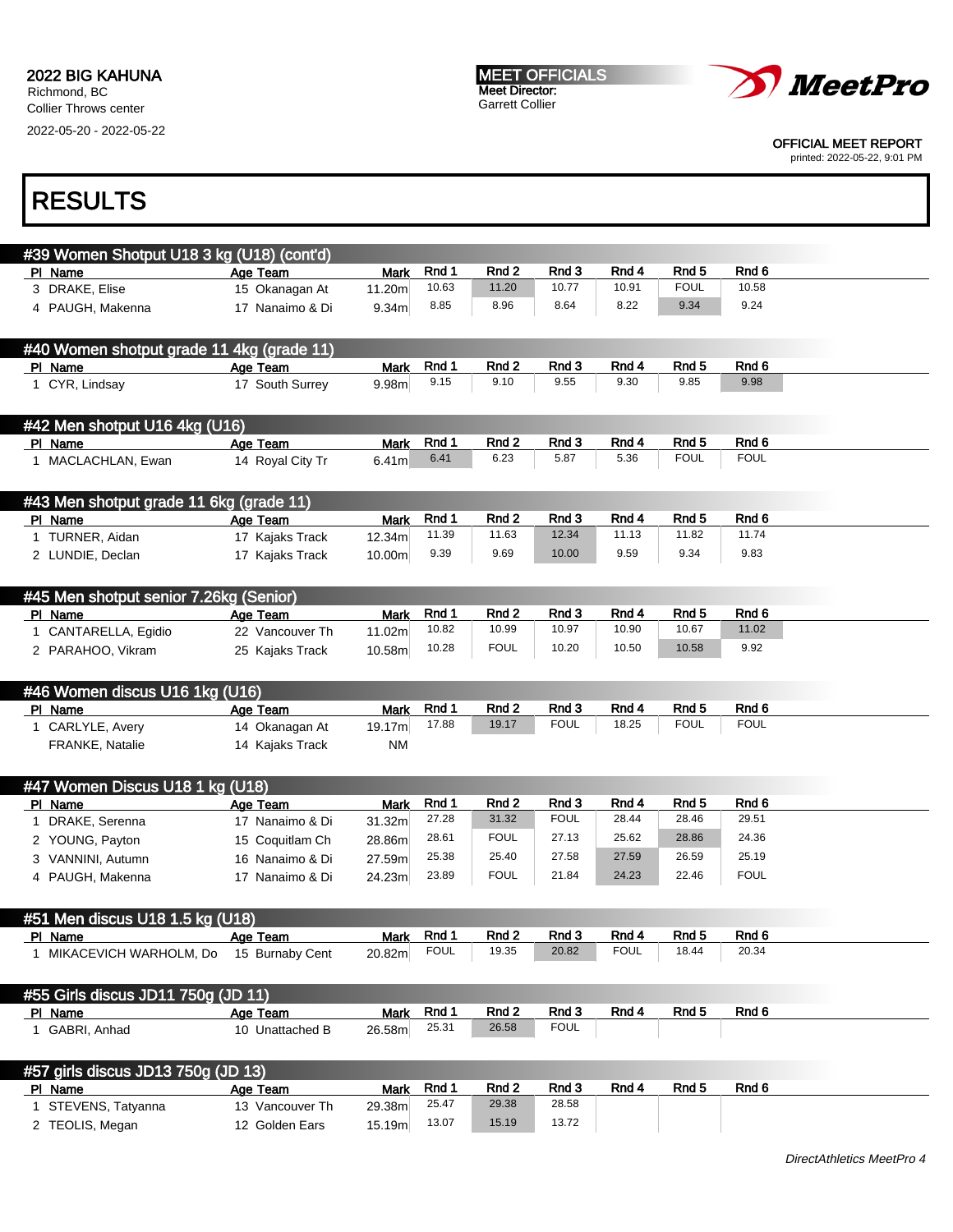2022-05-20 - 2022-05-22



OFFICIAL MEET REPORT

printed: 2022-05-22, 9:01 PM

## RESULTS

| #58 Women discus masters 40-49 1kg (Master 40 - 49)   |                 |             |                |                  |               |             |                  |             |  |
|-------------------------------------------------------|-----------------|-------------|----------------|------------------|---------------|-------------|------------------|-------------|--|
| PI Name                                               | Age Team        | <b>Mark</b> | Rnd 1          | Rnd 2            | Rnd 3         | Rnd 4       | Rnd <sub>5</sub> | Rnd 6       |  |
| 1 CARLOS, Nicole                                      | 48 Okanagan At  | 33.41m      | 32.95          | 30.16            | 32.29         | 32.84       | 33.41            | <b>FOUL</b> |  |
|                                                       |                 |             |                |                  |               |             |                  |             |  |
| #62 Boys discus JD13 1 kg (JD 13)                     |                 |             |                |                  |               |             |                  |             |  |
| PI Name                                               | Age Team        | Mark        | Rnd 1          | Rnd 2            | Rnd 3         | Rnd 4       | Rnd <sub>5</sub> | Rnd 6       |  |
| 1 GABRI, Gursher                                      | 12 Unattached B | 41.56m      | 38.97          | <b>FOUL</b>      | 41.56         |             |                  |             |  |
| 2 LEXIER, Colton                                      | 13 Kajaks Track | 14.58m      | 14.58          | <b>FOUL</b>      | 13.45         |             |                  |             |  |
|                                                       |                 |             |                |                  |               |             |                  |             |  |
|                                                       |                 |             |                |                  |               |             |                  |             |  |
| #63 Mens discus masters 40-49 2 kg (Master 40 - 49)   |                 |             |                |                  |               |             |                  |             |  |
| PI Name                                               | Age Team        | <b>Mark</b> | Rnd 1          | Rnd 2            | Rnd 3         | Rnd 4       | Rnd <sub>5</sub> | Rnd 6       |  |
| 1 VANNINI, Phillip                                    | 47 Nanaimo & Di | 36.95m      | 34.40          | <b>FOUL</b>      | 34.82         | <b>FOUL</b> | 36.95            | 33.49       |  |
|                                                       |                 |             |                |                  |               |             |                  |             |  |
| #67 Girls javelin JD13 400g (JD 13)                   |                 |             |                |                  |               |             |                  |             |  |
| PI Name                                               | Age Team        | <b>Mark</b> | Rnd 1          | Rnd 2            | Rnd 3         | Rnd 4       | Rnd <sub>5</sub> | Rnd 6       |  |
| 1 STEVENS, Tatyanna                                   | 13 Vancouver Th | 17.45m      | 17.45          | 17.36            | 16.83         |             |                  |             |  |
| 2 TEOLIS, Megan                                       | 12 Golden Ears  | 15.05m      | 15.05          | 12.79            | 10.02         |             |                  |             |  |
| 3 CHAN, Chloe                                         | 12 Kajaks Track | 7.13m       | 6.33           | 6.12             | 7.13          |             |                  |             |  |
|                                                       |                 |             |                |                  |               |             |                  |             |  |
|                                                       |                 |             |                |                  |               |             |                  |             |  |
| #68 Women javelin masters 40-49 600g (Master 40 - 49) |                 |             |                |                  |               |             |                  |             |  |
| PI Name                                               | Age Team        | <b>Mark</b> | Rnd 1          | Rnd <sub>2</sub> | Rnd 3         | Rnd 4       | Rnd <sub>5</sub> | Rnd 6       |  |
| 1 CARLOS, Nicole                                      | 48 Okanagan At  | 29.12m      | 26.31          | <b>FOUL</b>      | <b>FOUL</b>   | 29.12       | <b>FOUL</b>      | <b>FOUL</b> |  |
|                                                       |                 |             |                |                  |               |             |                  |             |  |
| #69 Boys javelin JD10 400g (JD 10)                    |                 |             |                |                  |               |             |                  |             |  |
| PI Name                                               | Age Team        | <b>Mark</b> | Rnd 1          | Rnd 2            | Rnd 3         | Rnd 4       | Rnd <sub>5</sub> | Rnd 6       |  |
| 1 THOMSON, Kayden                                     | 9 Kajaks Track  | 9.79m       | <b>FOUL</b>    | 7.70             | 9.79          |             |                  |             |  |
|                                                       |                 |             |                |                  |               |             |                  |             |  |
|                                                       |                 |             |                |                  |               |             |                  |             |  |
| #72 Boys javelin JD13 500g (JD 13)                    |                 |             |                |                  |               |             | Rnd <sub>5</sub> | Rnd 6       |  |
| PI Name                                               | Age Team        | <b>Mark</b> | Rnd 1<br>11.33 | Rnd 2<br>13.21   | Rnd 3<br>8.86 | Rnd 4       |                  |             |  |
| 1 LEXIER, Colton                                      | 13 Kajaks Track | 13.21m      |                |                  |               |             |                  |             |  |
|                                                       |                 |             |                |                  |               |             |                  |             |  |
| #73 Men javelin Masters (Master 40 - 49)              |                 |             |                |                  |               |             |                  |             |  |
| PI Name                                               | Age Team        | Mark        | Rnd 1          | Rnd 2            | Rnd 3         | Rnd 4       | Rnd <sub>5</sub> | Rnd 6       |  |
| DURGO, Zoltan                                         | 62 Kajaks Track | <b>DNS</b>  |                |                  |               |             |                  |             |  |
|                                                       |                 |             |                |                  |               |             |                  |             |  |
| #83 Men hammer 2 grade 11 6kg (U18 2)                 |                 |             |                |                  |               |             |                  |             |  |
| PI Name                                               | Age Team        | <b>Mark</b> | Rnd 1          | Rnd 2            | Rnd 3         | Rnd 4       | Rnd 5            | Rnd 6       |  |
| 1 MARRERO, Deven                                      | 17 Kajaks Track | 43.95m      | 41.94          | <b>FOUL</b>      | 43.23         | 43.95       | 39.80            | 42.89       |  |
|                                                       |                 |             |                |                  |               |             |                  |             |  |
|                                                       |                 |             |                |                  |               |             |                  |             |  |
| #84 Men hammer 2 U16 (U16 2)                          |                 |             |                |                  |               |             |                  |             |  |
| PI Name                                               | Age Team        | <b>Mark</b> | Rnd 1          | Rnd 2            | Rnd 3         | Rnd 4       | Rnd 5            | Rnd 6       |  |
| MAN, Lawrence                                         | 14 Kajaks Track | <b>DNS</b>  |                |                  |               |             |                  |             |  |
|                                                       |                 |             |                |                  |               |             |                  |             |  |
| #85 Men hammer 2 U20 (U20 2)                          |                 |             |                |                  |               |             |                  |             |  |
| PI Name                                               | Age Team        | <b>Mark</b> | Rnd 1          | Rnd 2            | Rnd 3         | Rnd 4       | Rnd 5            | Rnd 6       |  |
| 1 ULIANA, Matthew                                     | 17 Kajaks Track | 67.54m      | <b>FOUL</b>    | 62.19            | <b>FOUL</b>   | 61.04       | 60.11            | 67.54       |  |
|                                                       |                 |             |                |                  |               |             |                  |             |  |

2 ZABIHI, Kian **17 Kamloops Tra** 61.36m FOUL FOUL FOUL FOUL 58.77 61.36

DirectAthletics MeetPro 5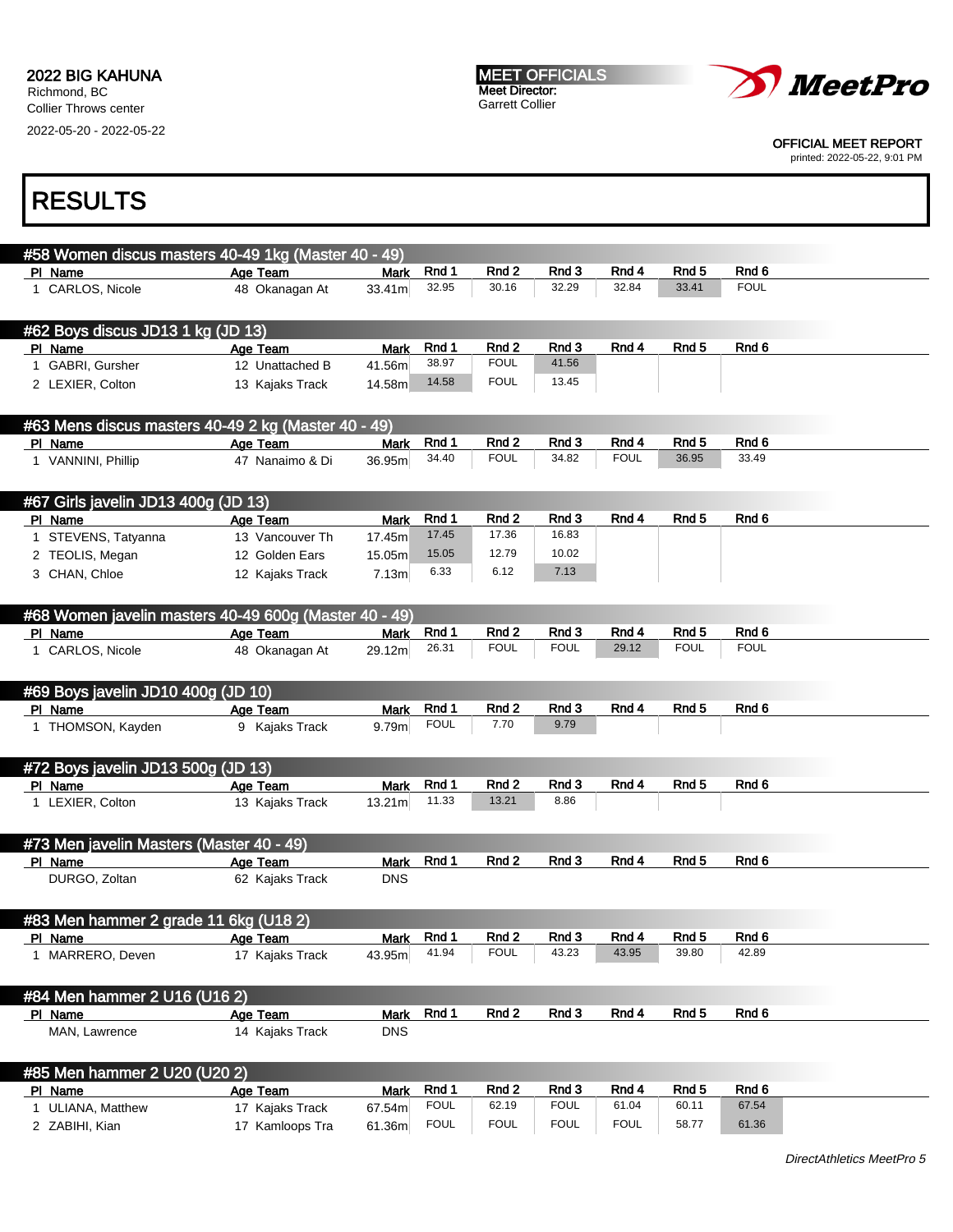MEET OFFICIALS Meet Director: Garrett Collier



OFFICIAL MEET REPORT

printed: 2022-05-22, 9:01 PM

| #85 Men hammer 2 U20 (U20 2) (cont'd)             |                  |             |               |                      |                      |                      |                      |             |
|---------------------------------------------------|------------------|-------------|---------------|----------------------|----------------------|----------------------|----------------------|-------------|
| PI Name                                           | Age Team         | Mark        | Rnd 1         | Rnd 2                | Rnd 3                | Rnd 4                | Rnd <sub>5</sub>     | Rnd 6       |
| 3 AULAKH, Gurtaj                                  | 17 Valley Royals | 49.97m      | <b>FOUL</b>   | 48.85                | 49.97                | <b>FOUL</b>          | <b>FOUL</b>          | <b>FOUL</b> |
| 4 TRUSTHAM, Jackson                               | 17 Valley Royals | 45.44m      | <b>FOUL</b>   | <b>FOUL</b>          | <b>FOUL</b>          | 40.83                | <b>FOUL</b>          | 45.44       |
|                                                   |                  |             |               |                      |                      |                      |                      |             |
| #86 Women Hammer 2 U18 (U18 2)                    |                  |             |               |                      |                      |                      |                      |             |
| PI Name                                           | Age Team         | <b>Mark</b> | Rnd 1         | Rnd 2                | Rnd 3                | Rnd 4                | Rnd <sub>5</sub>     | Rnd 6       |
| 1 CURTIS, Lauren                                  | 16 Golden Ears   | 50.77m      | 44.92         | <b>FOUL</b>          | 45.18                | 43.59                | 50.77                | <b>FOUL</b> |
|                                                   |                  |             | 49.85         | 50.28                | 47.23                | <b>FOUL</b>          | <b>FOUL</b>          | 49.19       |
| 2 DRAKE, Elise                                    | 15 Okanagan At   | 50.28m      |               |                      |                      |                      |                      |             |
| #87 Women hammer 2 senior (Senior 2)              |                  |             |               |                      |                      |                      |                      |             |
| PI Name                                           | Age Team         | Mark        | Rnd 1         | Rnd 2                | Rnd 3                | Rnd 4                | Rnd 5                | Rnd 6       |
| 1 BOTSIS, Chanell                                 | 24 Kajaks Track  | 60.63m      | 60.20         | 59.58                | 60.14                | 60.63                | 58.35                | 58.71       |
| 2 LINIEWSKI, Zuzanna                              | 20 Royal City Tr | 45.36m      | 44.99         | <b>FOUL</b>          | 45.36                | 42.62                | 42.01                | <b>FOUL</b> |
|                                                   |                  |             |               |                      |                      |                      |                      |             |
| #88 Women hammer 2 U16 (U16 2)                    |                  |             |               |                      |                      |                      |                      |             |
| PI Name                                           | Age Team         | <b>Mark</b> | Rnd 1         | Rnd 2                | Rnd 3                | Rnd 4                | Rnd 5                | Rnd 6       |
| 1 FRANKE, Natalie                                 | 14 Kajaks Track  | 23.23m      | 17.65         | <b>FOUL</b>          | 20.82                | 23.23                | 20.43                | 20.51       |
|                                                   |                  |             |               |                      |                      |                      |                      |             |
| #89 Women shotput 2 U16 (U16 2)                   |                  |             |               |                      |                      |                      |                      |             |
| PI Name                                           | Age Team         | <b>Mark</b> | Rnd 1         | Rnd 2                | Rnd 3                | Rnd 4                | Rnd <sub>5</sub>     | Rnd 6       |
| 1 FRANKE, Natalie                                 | 14 Kajaks Track  | 11.24m      | 10.42         | 10.48                | 11.00                | 11.24                | 10.97                | 10.42       |
| 2 DRAKE, Elise                                    | 15 Okanagan At   | 11.11m      | 11.11         | 11.11                | <b>FOUL</b>          | 11.03                | <b>FOUL</b>          | <b>FOUL</b> |
|                                                   |                  |             |               |                      |                      |                      |                      |             |
| #91 men hammer grade 11 6kg (grade 11)            |                  |             |               |                      |                      |                      |                      |             |
| PI Name                                           | Age Team         | Mark        | Rnd 1         | Rnd 2                | Rnd 3                | Rnd 4                | Rnd <sub>5</sub>     | Rnd 6       |
| 1 MARRERO, Deven                                  | 17 Kajaks Track  | 42.94m      | 42.94         | 41.13                | 35.50                | <b>FOUL</b>          | <b>FOUL</b>          | 40.79       |
|                                                   |                  |             |               |                      |                      |                      |                      |             |
| #92 Men Hammer masters 60-69 5kg (Masters 60-69)  |                  |             |               |                      |                      |                      |                      |             |
| PI Name                                           | Age Team         | <b>Mark</b> | Rnd 1         | Rnd 2                | Rnd 3                | Rnd 4                | Rnd <sub>5</sub>     | Rnd 6       |
| 1 DURGO, Zoltan                                   | 62 Kajaks Track  | 39.36m      | 31.37         | 32.89                | 36.41                | <b>FOUL</b>          | 39.36                | 36.35       |
|                                                   |                  |             |               |                      |                      |                      |                      |             |
| #93 Men shotput masters 50-59 6kg (master 50-59)  |                  |             |               |                      |                      |                      |                      |             |
| PI Name                                           | Age Team         | <b>Mark</b> | Rnd 1         | Rnd 2                | Rnd 3                | Rnd 4                | Rnd 5                | Rnd 6       |
| 1 CZEKAJLO, Rafal                                 | 56 Unattached B  | 10.86m      | 9.87          | 10.86                | 10.77                | 10.51                | <b>FOUL</b>          | 10.59       |
|                                                   |                  |             |               |                      |                      |                      |                      |             |
| #94 Men shotput masters 60-69 5kg (Masters 60-69) |                  |             |               |                      |                      |                      |                      | Rnd 6       |
| PI Name                                           | Age Team         | Mark        | Rnd 1<br>8.38 | Rnd 2<br><b>PASS</b> | Rnd 3<br><b>PASS</b> | Rnd 4<br><b>PASS</b> | Rnd 5<br><b>PASS</b> | PASS        |
| 1 DURGO, Zoltan                                   | 62 Kajaks Track  | 8.38m       |               |                      |                      |                      |                      |             |
| #95 Men shotput masters 70-79 4kg (Masters 70-79) |                  |             |               |                      |                      |                      |                      |             |
| PI Name                                           | Age Team         | <b>Mark</b> | Rnd 1         | Rnd 2                | Rnd 3                | Rnd 4                | Rnd <sub>5</sub>     | Rnd 6       |
| 1 SANDHU, Hardev                                  | 73 Greyhounds    | 8.18m       | 8.16          | 7.89                 | 8.18                 | <b>FOUL</b>          | <b>PASS</b>          | PASS        |
|                                                   |                  |             |               |                      |                      |                      |                      |             |
| #96 Men Discus Masters 70-79 1 kg (Masters 70-79) |                  |             |               |                      |                      |                      |                      |             |
| PI Name                                           | Age Team         | <b>Mark</b> | Rnd 1         | Rnd 2                | Rnd 3                | Rnd 4                | Rnd 5                | Rnd 6       |
| 1 ESSEX, Alan                                     | 70 Greyhounds    | 31.62m      | 28.94         | <b>FOUL</b>          | 30.40                | 31.62                | <b>FOUL</b>          | 31.24       |
|                                                   |                  |             |               |                      |                      |                      |                      |             |